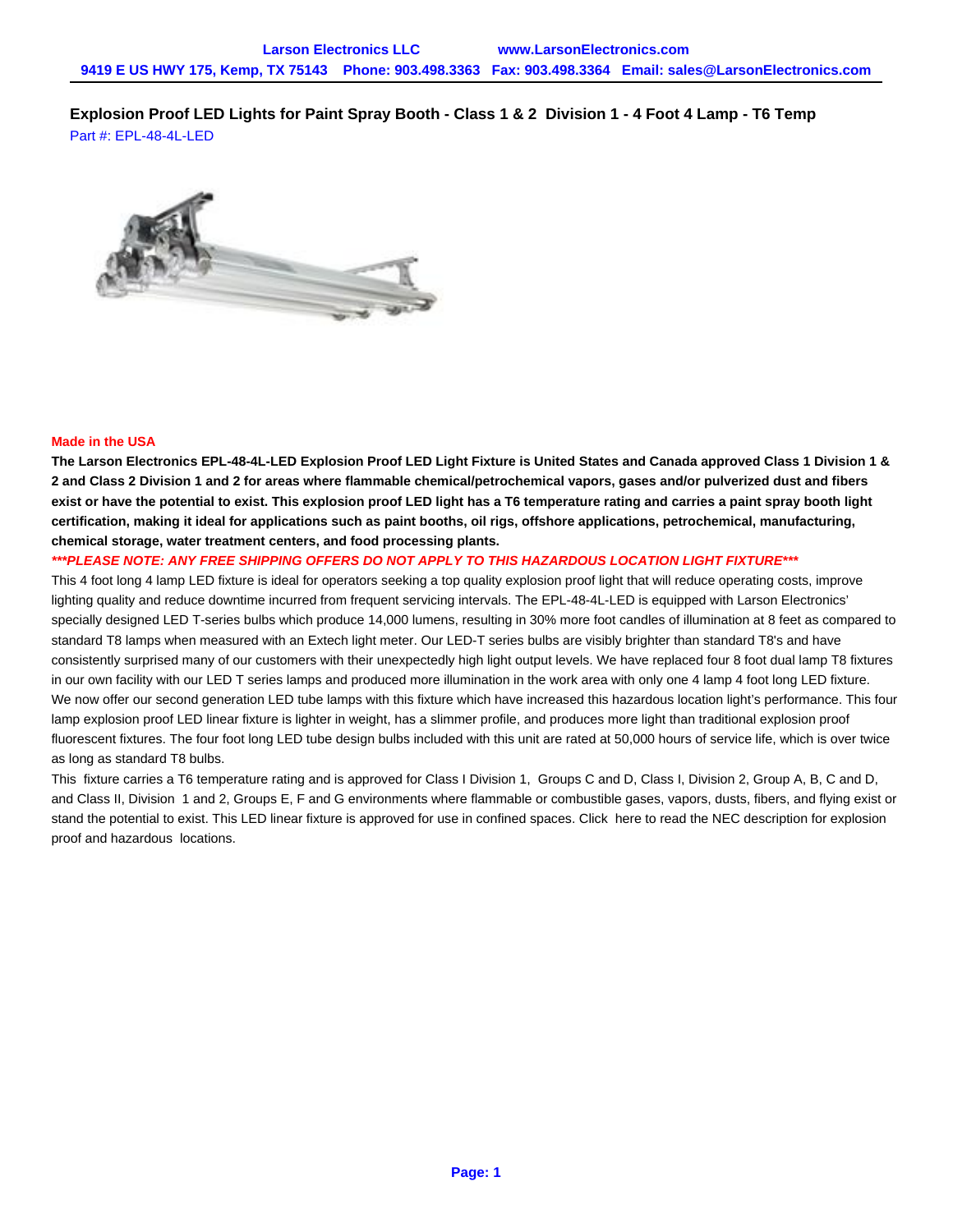





Click Photo to Enlarge Click Photo to Enlarge Click Photo to Enlarge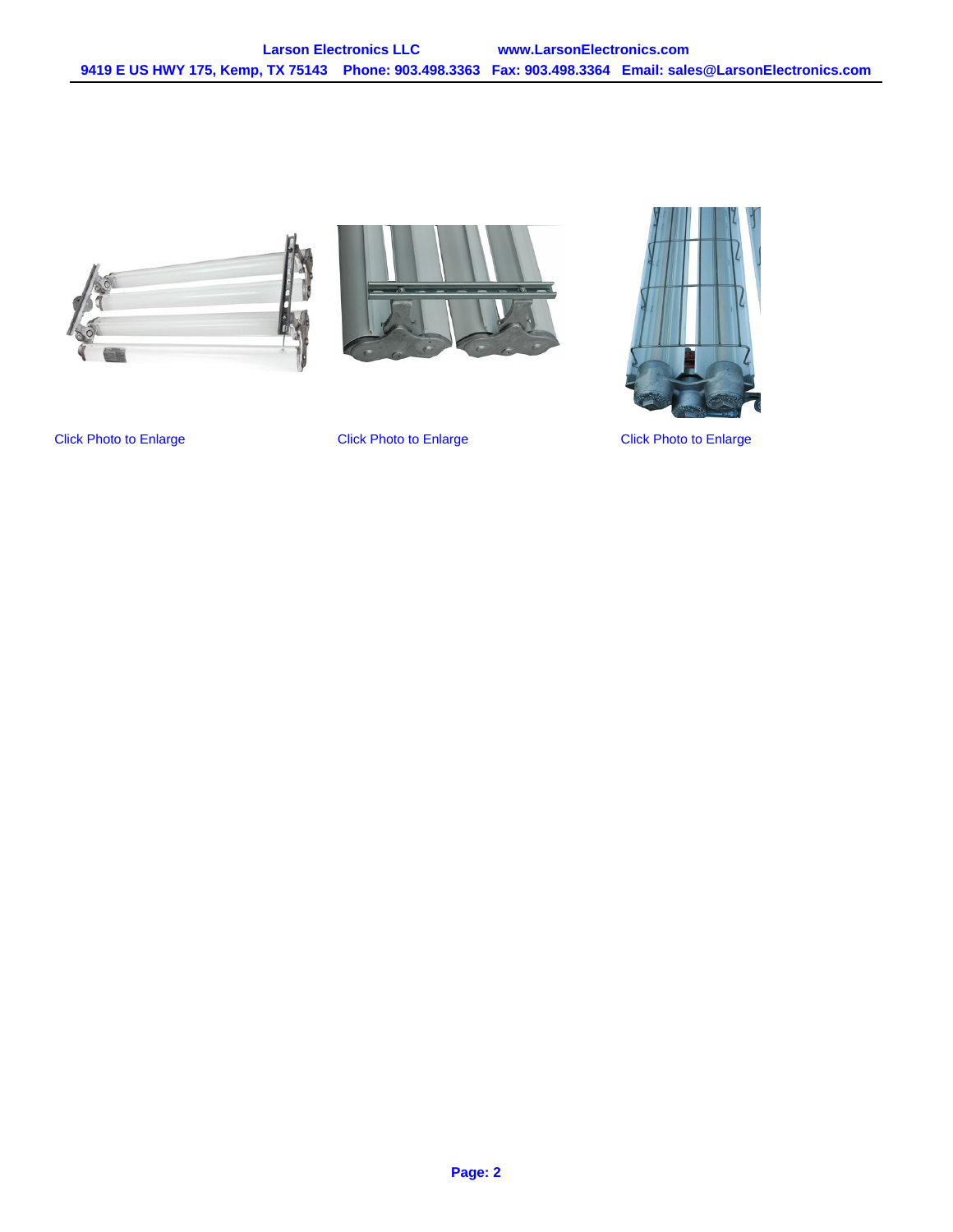We have eliminated the ballast box normally associated with explosion proof fluorescent fixtures which reduces overall weight and overall complexity of installation. There is no ballast in this unit and the included [LEDT8-28W-V1](http://www.larsonelectronics.com/p-64280-28-watt-led-bulb-4-foot-t8-lamp-2750-lumens-replacement-or-upgrade-for-fluorescent-lights.aspx) LED lamps have a 50,000+ hour service life, both of which result in extreme efficiency and greatly reduced maintenance costs. These fluorescent LED lamps have internal drivers, eliminating external power components. The solid state design of the LED lamps give this fixture superior resistance to damage from vibration, extremes in temperature and a lamp service life over twice that of standard fluorescent bulbs. This second generation lamp is offered in 5600K cool white, 4500K natural white, and 3000K warm white. Our standard unit ships with 5600K unless different color temperature is specified. Unlike the glass tube design of traditional fluorescent lamps, these LED T-Style lamps have no filaments or fragile housings to break during operation. Instead of using a combination of gases to produce light, light emitting diodes (LEDs) use semi-conductive materials that illuminate when electric current applied and emitting light. The LED assembly is mounted to the "tube" constructed from extruded aluminum, with a polycarbonate lens protecting the LEDs. With LED lights, there is no warm up time or cool down time before re-striking and provide instant illumination when powered on, adding to the reliability of LED technology. By nature, LED light sources run significantly cooler than fluorescent lamps, reducing the chance of accidental burns and increased temperatures due to heat emissions. This solid state design of light emitting diodes provides a more reliable, stable, durable, and energy efficient light source over traditional fluorescent lighting.

The 28 watt LED lamps produce 30% more illumination than standard T8 bulbs while offering lower amp draw and increased reliability. Each lamp produces 3,500 lumens at 125 lumens per watt, for a combined 14,000 total lumen light output. An EPL-48-4L-T8 explosion proof fluorescent light, with a combined total of 128 watts, draws 1.07 amps at 120 volts AC. This LED version of the same light, with a total of 112 watts, draws only 0.93 amps at 120 volts AC. The EPL-48-4L-LED is universal voltage, not multi-tap, and operates on any voltage from 120V to 277V AC 50/60hz without any modifications. We also make a 12/24V AC/DC version for low voltage applications for AC or DC power.

|                                                  | T <sub>5</sub> HO | T8           | <b>LED</b>   |
|--------------------------------------------------|-------------------|--------------|--------------|
| Wattage                                          | 216 watts         | 128 watts    | 112 watts    |
| Amp Draw @ 120V AC                               | $1.80$ amps       | $1.07$ amps  | $0.93$ amps  |
| Amp Draw @ 220V AC                               | $0.98$ amps       | $0.59$ amps  | $0.51$ amps  |
| Amp Draw @ 240V AC                               | $0.90$ amps       | $0.54$ amps  | $0.47$ amps  |
| Amp Draw @ 277V AC                               | $0.78$ amps       | $0.47$ amps  | $0.40$ amps  |
| Amp Draw @ 12V DC                                | 18 amps           | 10.67 amps   | $9.33$ amps  |
| Amp Draw @ 24V DC                                | 9 amps            | 5.34 amps    | $4.67$ amps  |
| Lamp Life Expectancy                             | 20,000 hours      | 24,000 hours | 50,000 hours |
| Operation cost per year<br>(12h/s/day @ 12c/kWh) | \$113.53          | \$67.28      | \$58.86      |

#### **Energy Consumption Comparison**

Our EPL-48-4L-LED LED light fixture is U.S. and Canada approved for use in paint spray booths. Please note, according to the NEC, using threaded rigid pipe does not require additional seal offs with this fixture. An EYM and seal off is necessary for flex conduit or other non-rigid pipe implementations.

**Mounting Options:**Unless otherwise specified, our standard, most popular configuration is the bracket end mounting shown enlarged below. We also offer a pendant mount for those needing to suspend the fixture away from the ceiling surface (i.e. suspend from pipe or conduit). Additional mounting configurations can be customized to meet the requirements on the application. Please contact us for special mounting configurations. **Mounting:**Standard end mounting via Unistrut. The Unistrut is attached to our standard L-bracket mounts. These L-bracket mounts can be adjusted to create angle mounts. As illustrated in the photos above, the series of mounting holes at the top of the bracket enable this explosion proof LED light to be attached to any wall, ceiling or floor surface. A simple through bolt can be used to secure the light to the surface. A single junction box at one end of the light is provided for the electrical connection.

**Suspension Mounting:**Pendant mount fixtures hang from the ceiling and are suspended by rigid pipe. Each fixture features a 1/2" NPT junction box on one end, and a 1/2" NPT bracket on the other end of the fixture. Operators bring rigid pipe down to the threaded mounting hubs. Wiring is fed down through the rigid pipe to the junction box and tied in to the fixture's lead wires, completing the electrical connection. The threaded mounting bracket provides support for the opposite end of the fixture.

**Suggested Applications:**Paint spray booths, aircraft maintenance, oil drilling rigs, refineries, solvent and cleaning areas, gas processing plants,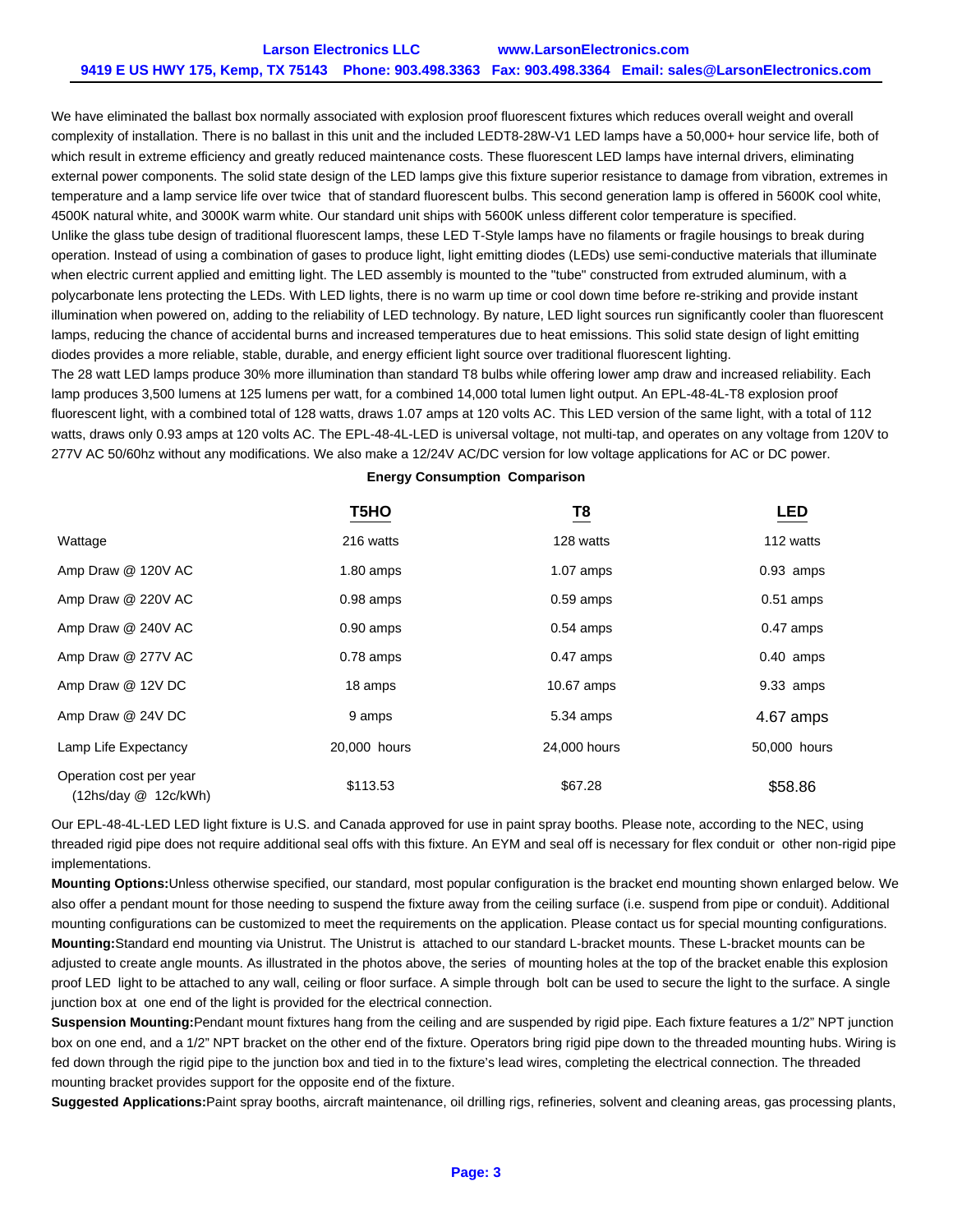chemical manufacturing, waste treatment plants, gas processing plants.

1. Each unit dialectrically tested.

2. Fixture arrives assembled and lamped to reduce installation time and cost.

3. Fixture constructed of extruded corrosion resistant copper free aluminum alloy

4. No ballast box. No ballast to replace. .

5. Heavy gauge extruded aluminum reflectors with high gloss reflective 5. 100% recyclable. finish. Resists dents and corrosion.

6. A wrench is used to unscrew the end caps for re-lamping the fixture, 7. No UV light, infrared radiation or CO2 emissions. while some competitive models require the "tap and knock off" method 8. Qualifies buildings for LEED and other sustainable business to loosen the end cap.

7. Explosion proof, impact and heat resistant Pyrex tubes provide lamp 9. Bright, even light maintains consistent color over time. protection.

8. Spring loaded sockets on both ends hold lamps firmly for maximum shock and vibration protection.

9. Lighter weight, slimmer, brighter alternative to fluorescent configurations

### **Made in USA Quality Superior LED Benefits Superior LED Benefits**

- 1. 50,000 hour lifespan.
- 2. Can SAVE 50% or more on energy.
- 3. Qualifies retrofit projects for financial incentives, including utility
- rebates, tax credits and energy loan programs.

4. Reduces energy use and prolongs life-spans of peripheral cooling units (A/C, refrigeration)

- 
- 6. No toxins-lead, mercury.
- 
- certifications.
- 
- 10. Instant on/off No flickering, delays or buzzing.
- 11. Very good color rendering.
- 12. Vibration/impact resistant.
- 13. Significantly cooler operation.
- 14. Less frequent outages, higher output improves workplace safety.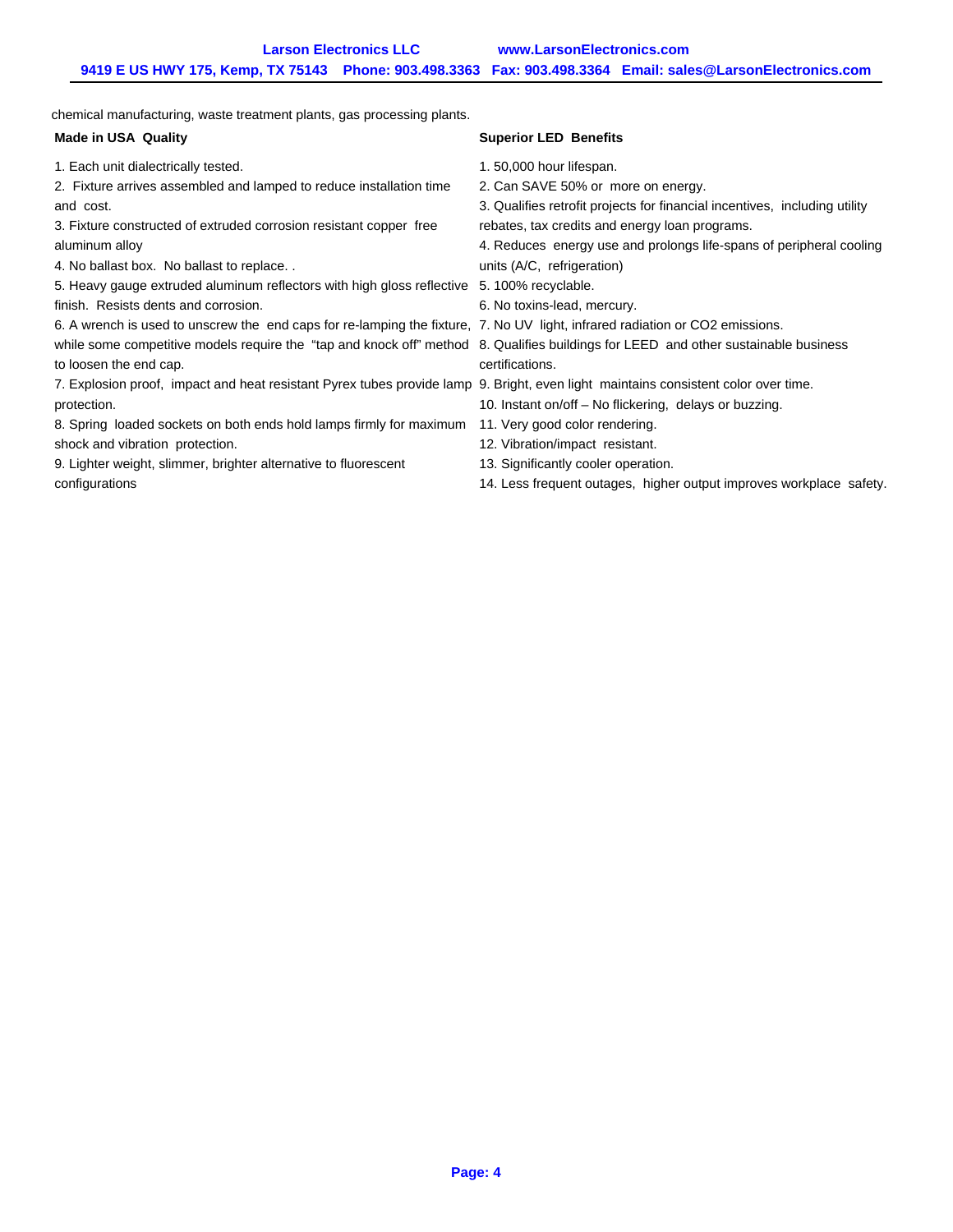**Larson Electronics LLC www.LarsonElectronics.com 9419 E US HWY 175, Kemp, TX 75143 Phone: 903.498.3363 Fax: 903.498.3364 Email: sales@LarsonElectronics.com**

| <b>Specifications / Additional Information</b>                                        |                                       |  |
|---------------------------------------------------------------------------------------|---------------------------------------|--|
| EPL-48-4L-LED Explosion Proof LED Fixture                                             | <b>Ratings/Approvals</b>              |  |
| <b>Listing: United States - Canada</b>                                                | Class 1 Division 1, Groups C and D T6 |  |
| <b>Dimensions:</b> W-22.50" x L-52" x H-8.5 "                                         | Class 1 Division 2, Group A, B, C, D  |  |
| Weight: 95 Lbs                                                                        | Class 2, Division 1 & 2, Groups E,F,G |  |
| Voltage: Universal 120-277VAC 50/60 Hz or 11-25V AC/DC                                | UL 595 Marine Type (Saltwater)        |  |
| <b>Total Watts: 112 watts (28 Watts per Lamp)</b>                                     | <b>UL 844</b>                         |  |
| Total Lumens: 14,000 (3,500 per Lamp)                                                 | UL 1598 Marine Type                   |  |
| LED Lamp Life Expectancy: 50,000+ Hours                                               | <b>Certified Canadian Standards</b>   |  |
| <b>Luminous Efficacy: 125 Lumens per Watt</b>                                         | Listed for Paint Spray Booths         |  |
| Color Temp: 5600K, 4500K, 3000K                                                       | California Title 24 Compliant         |  |
| Color Rendering Index: >80                                                            | IP67 Rated - Waterproof               |  |
| Beam Angle: 150°                                                                      | T6 Temperature Rating                 |  |
| <b>Power Efficiency: 90%</b>                                                          | NEMA 4X                               |  |
| Power Factor: >0.95                                                                   | <b>LEL Listed LED Lamps</b>           |  |
| Ambient Operating Temp Range:-30° C to +85°C                                          | <b>Approved for Confined Spares</b>   |  |
| <b>Operating Temp Rating: T6 Rated</b>                                                | Silicone Free                         |  |
| Minimum Operating Temp: -30°C                                                         | <b>Factory Sealed Fixture</b>         |  |
| Maximum Case Temp: +90°C                                                              | Made in the USA                       |  |
| Housing Material: Cast Aluminum End Caps, Aluminum Reflectors -<br><b>Copper Free</b> |                                       |  |

**Lens Material:** Hardened Borosilicate Glass Tubes

**Mounting:** Surface Standard - Pendant Optional Contact us for special requirements

**U.L Approval:** [U.S Certificate](https://www.larsonelectronics.com/PDFDocs/ULCertificationUS.pdf)[Canada Certificate](https://www.larsonelectronics.com/PDFDocs/CULCertificationCanada.pdf) **E-mail:** [sales@larsonelectronics.com](mailto:sales@larsonelectronics.com)

\*5 year warranty replacement on this LED light (or LED bulbs for light fixtures with removable LED bulbs). After 30 days, the customer ships the failed LED light and/or LED bulb to Larson Electronics at their expense. If the failure is a manufacturer defect, we will ship a new replacement to the customer. If failure occurs within 30 days of receipt, Larson Electronics will provide a return label via email to the customer. When the failed light is returned, Larson Electronics will ship a new replacement. [Please click here to see our 5 Year Warranty pamphlet.](https://www.larsonelectronics.com/PDFDocs/LE-2015-5-Year.pdf)

Scroll Down to Purchase-

Part #: EPL-48-4L-LED (47256)

## **Gasket Material:** Buna Rubber O-Rings **Special Orders- Requirements**

**Wiring Hub:** 1/2" NPT **Toll Free:** 1-800-369-6671 **Warranty:** 5 Years\* **Intl:** 1-903-498-3363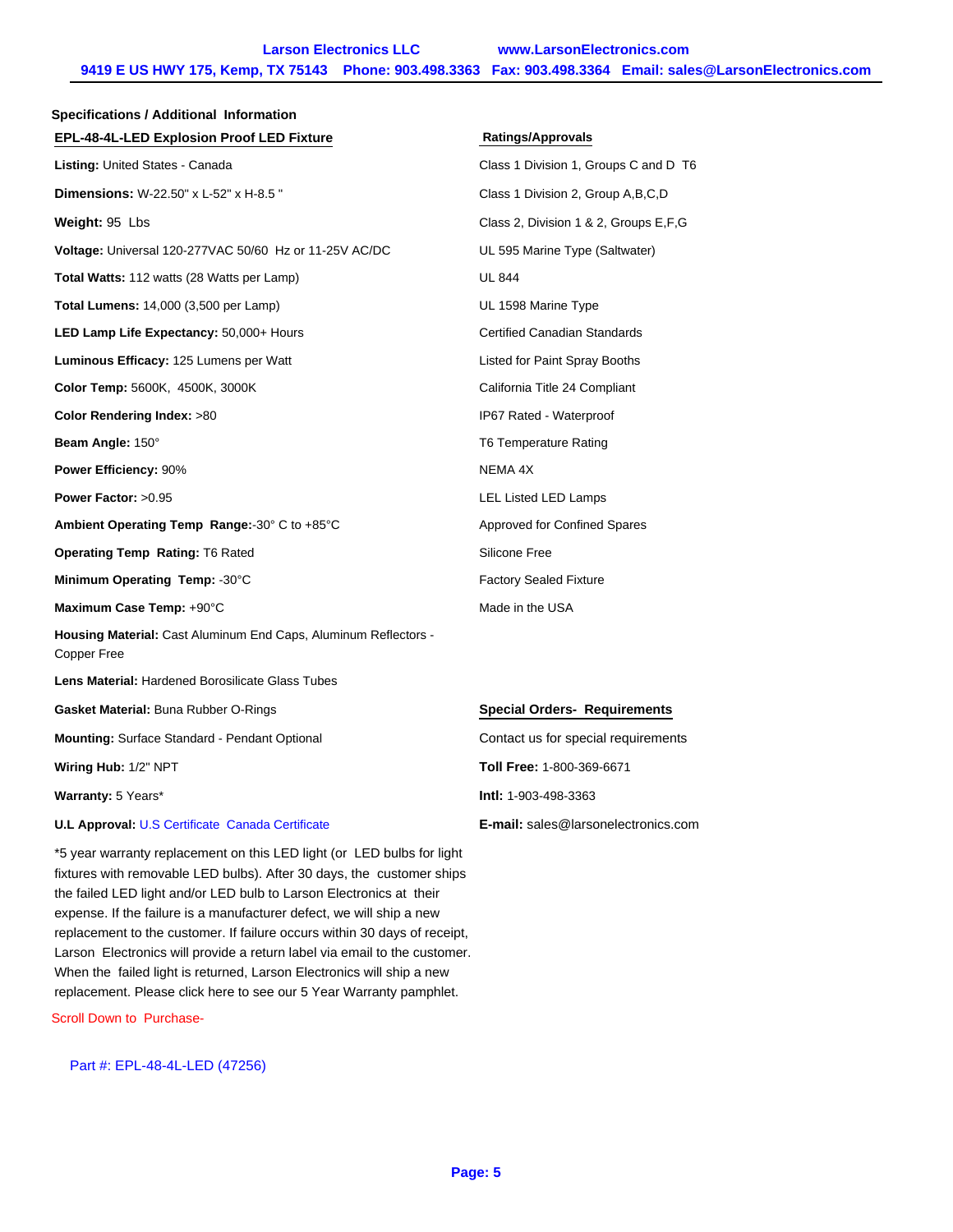

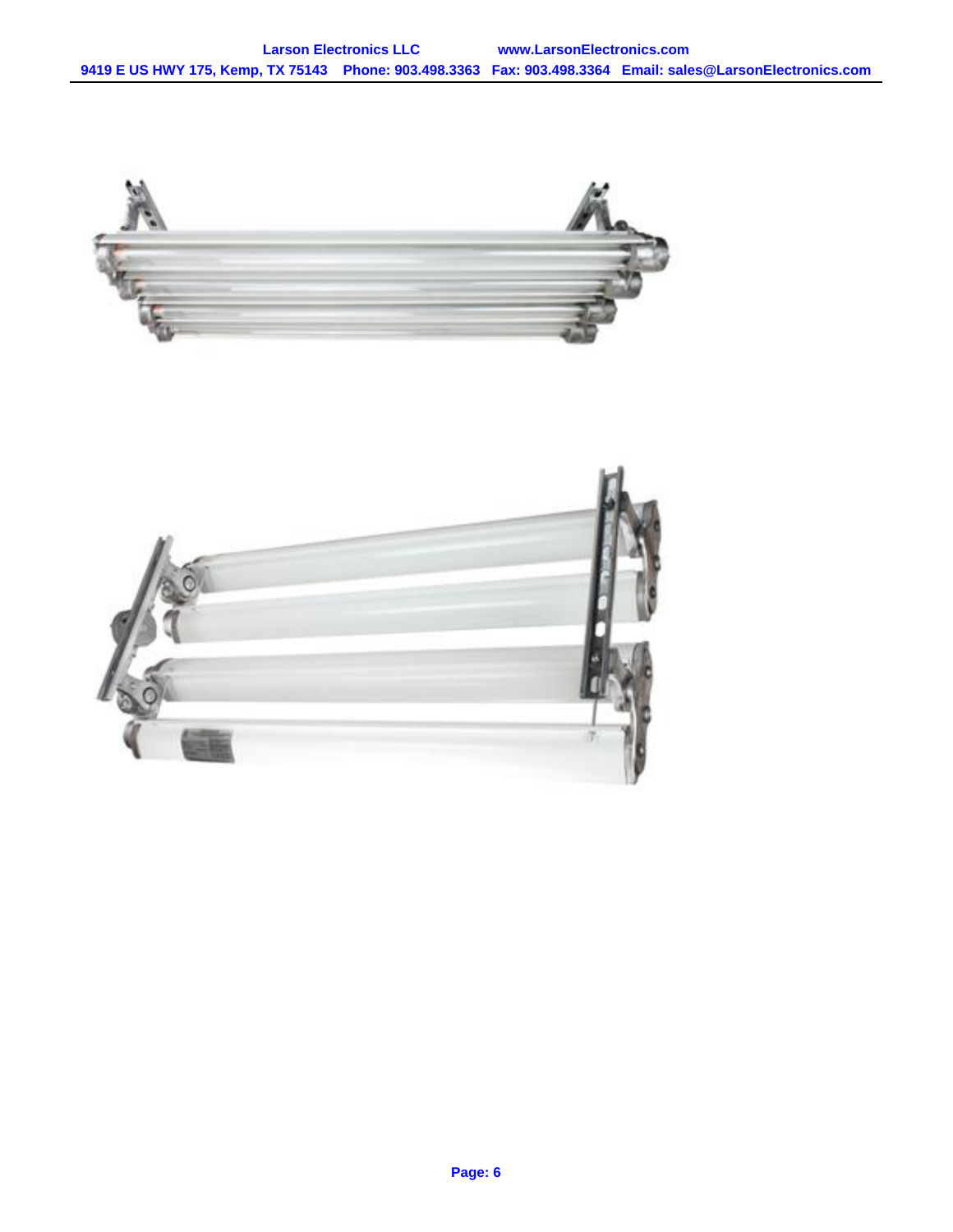



Links (Click on the below items to view):

- - [SpecSheet French](http://www.larsonelectronics.com/images/product/specsheetfrench/47256.pdf)
- - [SpecSheet Arabic](http://www.larsonelectronics.com/images/product/specsheetarabic/47256.pdf)
- - [SpecSheet Spanish](http://www.larsonelectronics.com/images/product/specsheetspanish/47256.pdf)
- - [Dimensional Drawing](http://www.larsonelectronics.com/images/product/dimensionaldrawing/47256.pdf)
- - [Manual](http://www.larsonelectronics.com/images/product/manual/47256.pdf)
- - [SpectrumChart](http://www.larsonelectronics.com/images/product/spectrumchart/47256.pdf)
- - [Hi Res Image 1 Explosion Proof LED Lights for Paint Spray Booth](http://www.larsonelectronics.com/images/product/higrespic1/47256.jpg)